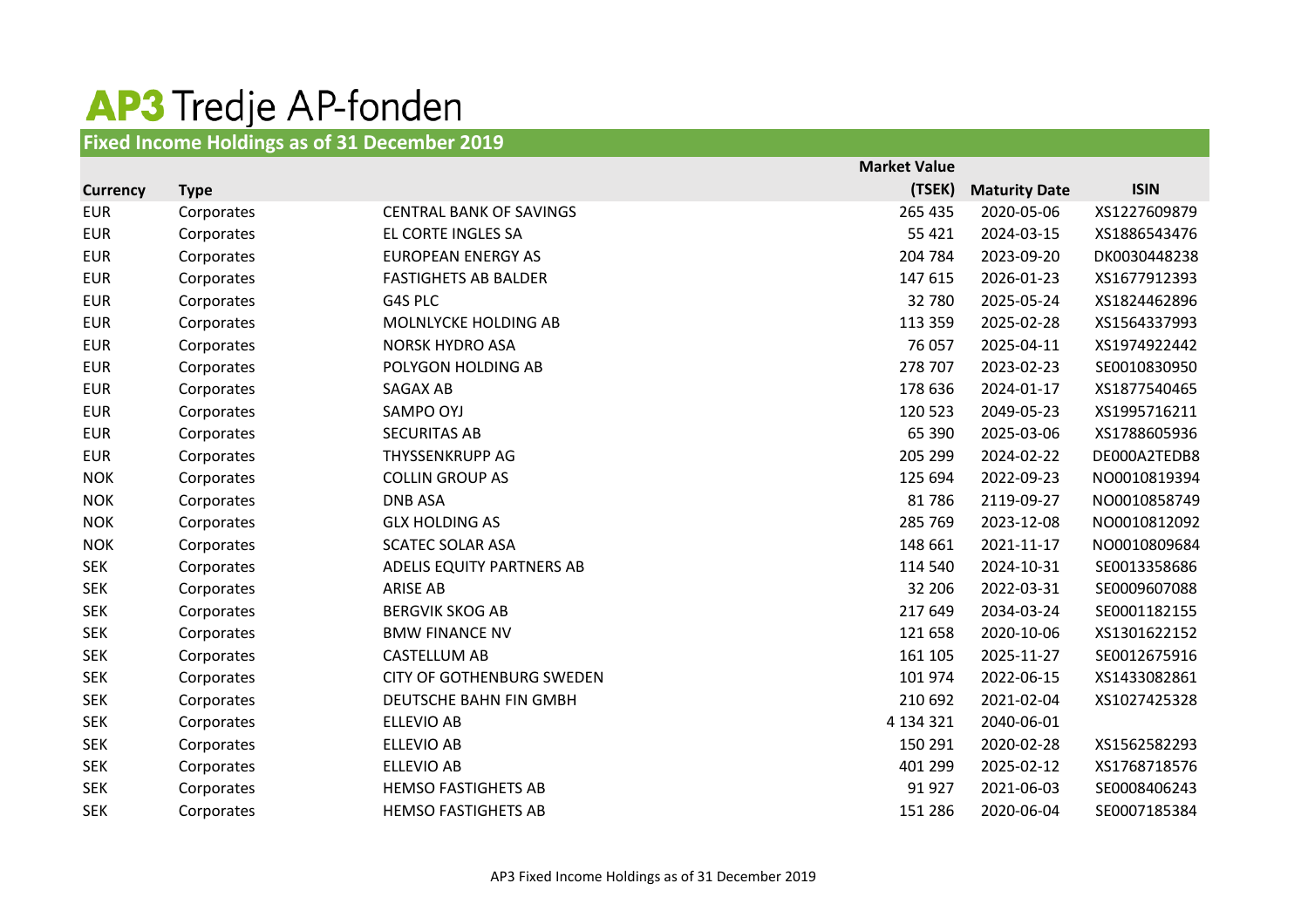|                 |             |                             | <b>Market Value</b> |                      |              |
|-----------------|-------------|-----------------------------|---------------------|----------------------|--------------|
| <b>Currency</b> | <b>Type</b> |                             | (TSEK)              | <b>Maturity Date</b> | <b>ISIN</b>  |
| <b>SEK</b>      | Corporates  | <b>HEMSO FASTIGHETS AB</b>  | 258732              | 2024-10-02           | XS1692152785 |
| <b>SEK</b>      | Corporates  | <b>HEMSO FASTIGHETS AB</b>  | 99 012              | 2023-03-24           | XS2055795673 |
| <b>SEK</b>      | Corporates  | IA HEDIN BIL AB             | 249 624             | 2022-10-05           | SE0010360701 |
| <b>SEK</b>      | Corporates  | IF P&C INSURANCE HLDGS      | 152 511             | 2046-12-01           | XS1525537145 |
| <b>SEK</b>      | Corporates  | <b>IKANO BANK AB</b>        | 72 264              | 2020-04-15           | SE0006994265 |
| <b>SEK</b>      | Corporates  | L E LUNDBERGFORETAGEN AB    | 59 798              | 2024-12-06           | SE0012676666 |
| <b>SEK</b>      | Corporates  | LÄNSFORSAKRINGAR BANK       | 152 724             | 2021-05-18           | SE0008348270 |
| <b>SEK</b>      | Corporates  | <b>NORSK HYDRO ASA</b>      | 213 321             | 2022-11-07           | NO0010809676 |
| <b>SEK</b>      | Corporates  | <b>RIKSHEM AB</b>           | 63 609              | 2022-02-22           | SE0009345630 |
| <b>SEK</b>      | Corporates  | <b>RIKSHEM AB</b>           | 123 344             | 2020-01-20           | SE0007953575 |
| <b>SEK</b>      | Corporates  | <b>RIKSHEM AB</b>           | 164 191             | 2021-04-22           | SE0008294185 |
| <b>SEK</b>      | Corporates  | SAGAX AB                    | 94 924              | 2023-06-16           | XS2093119845 |
| <b>SEK</b>      | Corporates  | SANOLIUM AB                 | 59 819              | 2024-09-26           | SE0012596179 |
| <b>SEK</b>      | Corporates  | SBAB                        | 51 167              | 2170-03-05           | SE0012193787 |
| <b>SEK</b>      | Corporates  | <b>SCANIA CV AB</b>         | 150 307             | 2022-02-21           | XS1867695469 |
| <b>SEK</b>      | Corporates  | <b>SCANIA CV AB</b>         | 201 885             | 2020-03-16           | XS1202801715 |
| <b>SEK</b>      | Corporates  | <b>SERNEKE GROUP AB</b>     | 118 160             | 2021-06-01           | SE0011256338 |
| <b>SEK</b>      | Corporates  | <b>SINCH AB</b>             | 63 5 84             | 2024-11-27           | SE0013382140 |
| <b>SEK</b>      | Corporates  | STOCKHOLM EXERGI HOLDING AB | 134 842             | 2022-05-18           | SE0007075130 |
| <b>SEK</b>      | Corporates  | STOCKHOLM EXERGI HOLDING AB | 314 480             | 2025-02-24           | SE0010599019 |
| <b>SEK</b>      | Corporates  | <b>SWEDISH MATCH AB</b>     | 154 061             | 2021-01-29           | XS1353819003 |
| <b>SEK</b>      | Corporates  | <b>SWEDISH MATCH AB</b>     | 199 375             | 2020-12-01           | XS1830406937 |
| <b>SEK</b>      | Corporates  | <b>SWEDISH MATCH AB</b>     | 363 651             | 2022-05-30           | XS1619638528 |
| <b>SEK</b>      | Corporates  | SVENSKA HANDELSBANKEN AB    | 3 0 1 3             | 2027-11-15           | XS1717456914 |
| <b>SEK</b>      | Corporates  | TELE2 AB                    | 10 5 22             | 2023-02-24           | XS1571151627 |
| <b>SEK</b>      | Corporates  | <b>TELENOR ASA</b>          | 101 825             | 2024-03-19           | XS1964629882 |
| <b>SEK</b>      | Corporates  | <b>TELIA CO AB</b>          | 17 136              | 2077-10-04           | XS1590778889 |
| <b>SEK</b>      | Corporates  | <b>VASAKRONAN AB</b>        | 91858               | 2023-01-16           | SE0010766121 |
| <b>SEK</b>      | Corporates  | <b>WILLHEM AB</b>           | 135 768             | 2021-06-09           | SE0008431985 |
| <b>SEK</b>      | Corporates  | <b>WILLHEM AB</b>           | 140 424             | 2020-06-26           | SE0010102046 |
| <b>SEK</b>      | Corporates  | <b>WILLHEM AB</b>           | 152 149             | 2021-11-01           | SE0009242332 |
| <b>SEK</b>      | Corporates  | <b>VOLVO TREASURY AB</b>    | 96 502              | 2020-12-04           | XS1729911732 |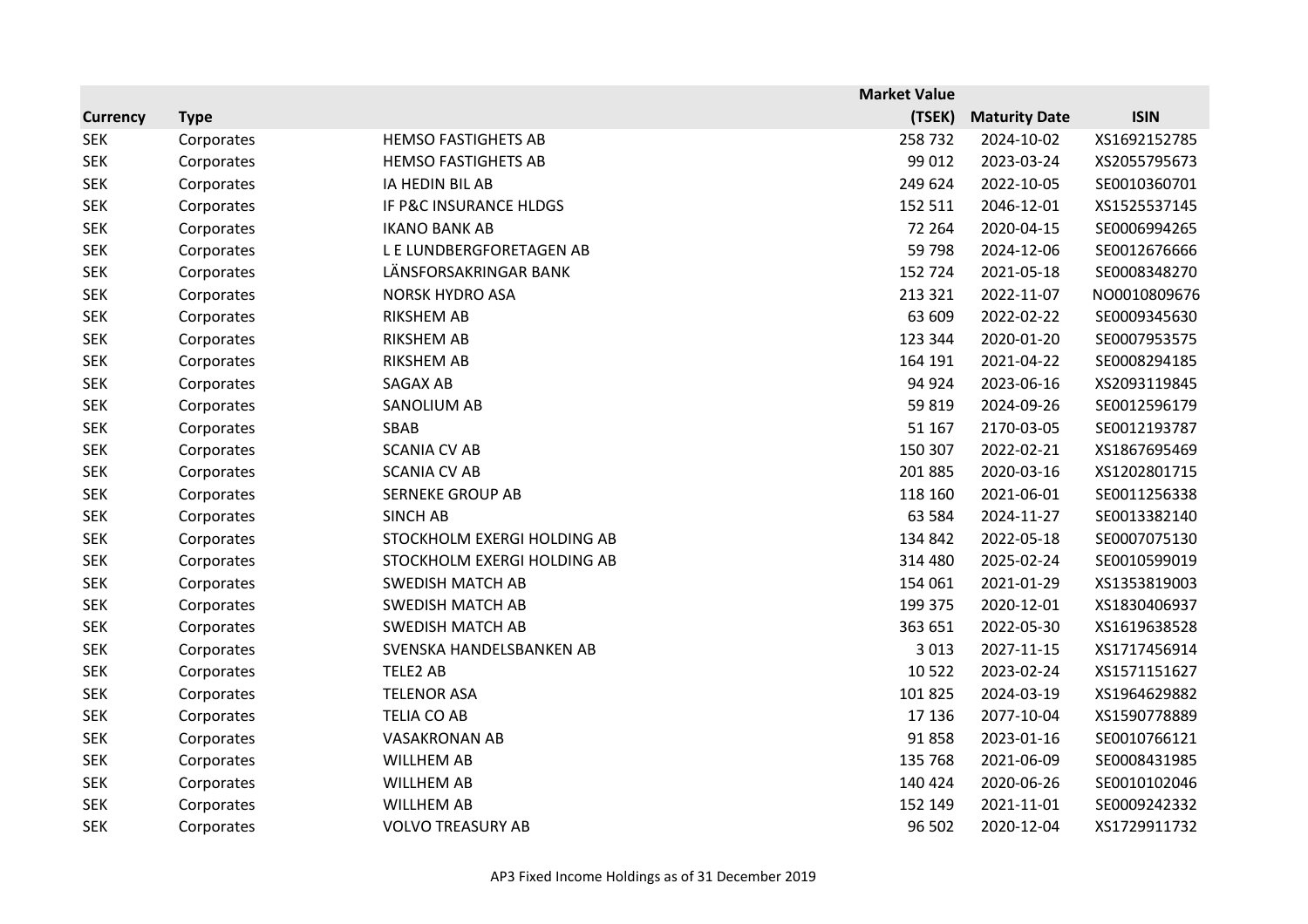|                 |                          |                                                    | <b>Market Value</b> |                      |              |
|-----------------|--------------------------|----------------------------------------------------|---------------------|----------------------|--------------|
| <b>Currency</b> | <b>Type</b>              |                                                    | (TSEK)              | <b>Maturity Date</b> | <b>ISIN</b>  |
| <b>SEK</b>      | Corporates               | <b>VOLVO TREASURY AB</b>                           | 100 960             | 2022-05-19           | XS1911747399 |
| <b>SEK</b>      | Corporates               | <b>VOLVO TREASURY AB</b>                           | 149 645             | 2022-11-04           | XS2075253240 |
| <b>SEK</b>      | Corporates               | <b>VOLVO TREASURY AB</b>                           | 149 974             | 2021-08-24           | XS1868533347 |
| <b>SEK</b>      | Corporates               | <b>VOLVOFINANS BANK AB</b>                         | 151 590             | 2022-03-09           | SE0010832691 |
| <b>USD</b>      | Corporates               | KOMMUNINVEST COOPERATIVE SOCIETY                   | 468 187             | 2023-04-24           | XS2081157401 |
| <b>USD</b>      | Corporates               | SVENSKA HANDELSBANKEN AB                           | 211 512             | 2167-03-01           | XS1952091202 |
| <b>GBP</b>      | Governments & Sovereigns | EUROPEAN INVESTMENT BANK                           | 379 917             | 2020-03-07           | XS1051861851 |
| <b>GBP</b>      | Governments & Sovereigns | <b>INTL FINANCE CORP</b>                           | 678721              | 2023-12-15           | XS1854000343 |
| GBP             | Governments & Sovereigns | <b>KFW</b>                                         | 491 885             | 2026-09-15           | XS2034715305 |
| GBP             | Governments & Sovereigns | <b>KFW</b>                                         | 502 520             | 2020-06-05           | XS1268337844 |
| <b>GBP</b>      | Governments & Sovereigns | UNITED KINGDOM OF GREAT BRITAIN AND NORTHERN IRELA | 100 853             | 2020-07-22           | GB00BN65R198 |
| <b>GBP</b>      | Governments & Sovereigns | UNITED KINGDOM OF GREAT BRITAIN AND NORTHERN IRELA | 248 037             | 2025-06-07           | GB00BK5CVX03 |
| <b>GBP</b>      | Governments & Sovereigns | UNITED KINGDOM OF GREAT BRITAIN AND NORTHERN IRELA | 265 071             | 2023-09-07           | GB00B7Z53659 |
| <b>GBP</b>      | Governments & Sovereigns | UNITED KINGDOM OF GREAT BRITAIN AND NORTHERN IRELA | 267830              | 2028-10-22           | GB00BFX0ZL78 |
| <b>GBP</b>      | Governments & Sovereigns | UNITED KINGDOM OF GREAT BRITAIN AND NORTHERN IRELA | 390 157             | 2027-07-22           | GB00BDRHNP05 |
| <b>GBP</b>      | Governments & Sovereigns | UNITED KINGDOM OF GREAT BRITAIN AND NORTHERN IRELA | 412 742             | 2027-12-07           | GB00B16NNR78 |
| GBP             | Governments & Sovereigns | UNITED KINGDOM OF GREAT BRITAIN AND NORTHERN IRELA | 471 533             | 2025-09-07           | GB00BTHH2R79 |
| <b>GBP</b>      | Governments & Sovereigns | UNITED KINGDOM OF GREAT BRITAIN AND NORTHERN IRELA | 508 646             | 2024-09-07           | GB00BHBFH458 |
| GBP             | Governments & Sovereigns | UNITED KINGDOM OF GREAT BRITAIN AND NORTHERN IRELA | 584 301             | 2025-03-07           | GB0030880693 |
| <b>GBP</b>      | Governments & Sovereigns | UNITED KINGDOM OF GREAT BRITAIN AND NORTHERN IRELA | 593 825             | 2022-03-07           | GB00B3KJDQ49 |
| <b>GBP</b>      | Governments & Sovereigns | UNITED KINGDOM OF GREAT BRITAIN AND NORTHERN IRELA | 660 836             | 2021-09-07           | GB00B4RMG977 |
| GBP             | Governments & Sovereigns | UNITED KINGDOM OF GREAT BRITAIN AND NORTHERN IRELA | 693 138             | 2021-01-22           | GB00BYY5F581 |
| <b>GBP</b>      | Governments & Sovereigns | UNITED KINGDOM OF GREAT BRITAIN AND NORTHERN IRELA | 1 274 731           | 2022-09-07           | GB00B7L9SL19 |
| <b>SEK</b>      | Governments & Sovereigns | AFRICAN DEVELOPMENT BANK                           | 200 023             | 2024-04-11           | XS1980180829 |
| <b>SEK</b>      | Governments & Sovereigns | AFRICAN DEVELOPMENT BANK                           | 502 129             | 2022-06-01           | XS1527751991 |
| <b>SEK</b>      | Governments & Sovereigns | ASIAN DEVELOPMENT BANK                             | 148 129             | 2026-07-08           | XS2021306589 |
| <b>SEK</b>      | Governments & Sovereigns | ASIAN DEVELOPMENT BANK                             | 300 289             | 2023-06-26           | XS1842116961 |
| <b>SEK</b>      | Governments & Sovereigns | EUROPEAN BANK FOR RECONSTRUCTION & DEVELOPMENT     | 193 047             | 2026-09-10           | XS2051210214 |
| <b>SEK</b>      | Governments & Sovereigns | EUROPEAN BANK FOR RECONSTRUCTION & DEVELOPMENT     | 202 300             | 2023-05-24           | XS1825539056 |
| <b>SEK</b>      | Governments & Sovereigns | EUROPEAN BANK FOR RECONSTRUCTION & DEVELOPMENT     | 403 467             | 2024-01-18           | XS1937041157 |
| <b>SEK</b>      | Governments & Sovereigns | EUROPEAN INVESTMENT BANK                           | 255 887             | 2020-12-01           | XS0267891843 |
| <b>SEK</b>      | Governments & Sovereigns | EUROPEAN INVESTMENT BANK                           | 302 355             | 2022-07-19           | XS1551293019 |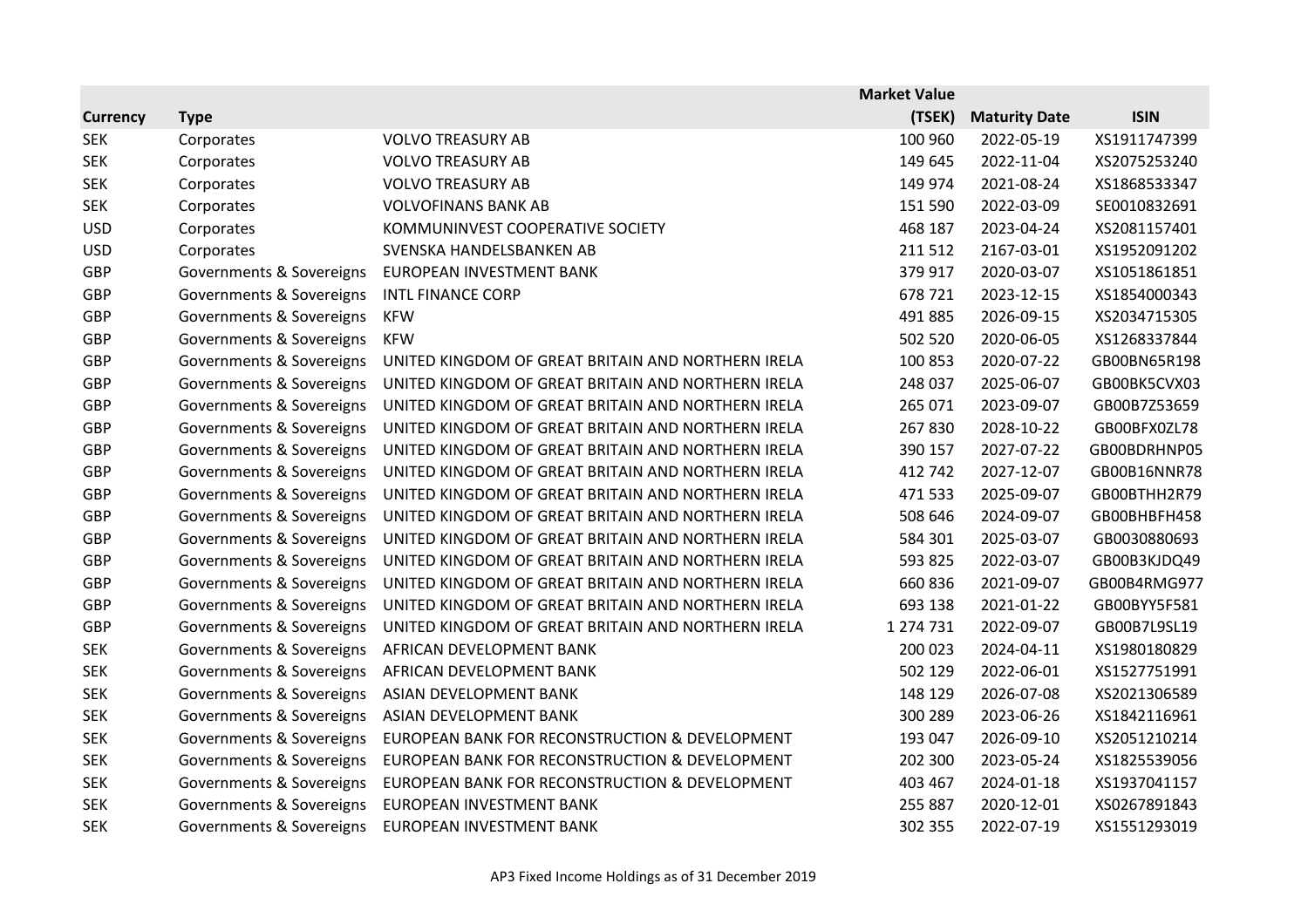|                 |                          |                                                | <b>Market Value</b> |                      |              |
|-----------------|--------------------------|------------------------------------------------|---------------------|----------------------|--------------|
| <b>Currency</b> | <b>Type</b>              |                                                | (TSEK)              | <b>Maturity Date</b> | <b>ISIN</b>  |
| <b>SEK</b>      | Governments & Sovereigns | EUROPEAN INVESTMENT BANK                       | 505 391             | 2021-01-20           | XS1346202184 |
| <b>SEK</b>      | Governments & Sovereigns | EUROPEAN INVESTMENT BANK                       | 514 594             | 2025-01-30           | XS1757428088 |
| <b>SEK</b>      | Governments & Sovereigns | EUROPEAN INVESTMENT BANK                       | 548 211             | 2023-11-13           | XS0852107266 |
| <b>SEK</b>      | Governments & Sovereigns | <b>INTL FINANCE CORP</b>                       | 96 438              | 2026-09-03           | XS2049625028 |
| <b>SEK</b>      | Governments & Sovereigns | <b>INTL FINANCE CORP</b>                       | 202 709             | 2023-01-30           | XS1759252445 |
| <b>SEK</b>      | Governments & Sovereigns | INTL FINANCE CORP                              | 206 171             | 2025-05-12           | XS1801906600 |
| <b>SEK</b>      | Governments & Sovereigns | <b>KFW</b>                                     | 252 690             | 2023-01-23           | XS1756683659 |
| <b>SEK</b>      | Governments & Sovereigns | <b>KFW</b>                                     | 504 216             | 2021-01-27           | XS1351716896 |
| <b>SEK</b>      | Governments & Sovereigns | KINGDOM OF SWEDEN                              | 289 435             | 2020-12-01           | SE0000317943 |
| <b>SEK</b>      | Governments & Sovereigns | KINGDOM OF SWEDEN                              | 443 611             | 2026-06-01           | SE0008014062 |
| <b>SEK</b>      | Governments & Sovereigns | KINGDOM OF SWEDEN                              | 473 821             | 2032-06-01           | SE0007045745 |
| <b>SEK</b>      | Governments & Sovereigns | KINGDOM OF SWEDEN                              | 534 404             | 2022-06-01           | SE0004211084 |
| <b>SEK</b>      | Governments & Sovereigns | KINGDOM OF SWEDEN                              | 534 925             | 2023-11-13           | SE0004869071 |
| <b>SEK</b>      | Governments & Sovereigns | KINGDOM OF SWEDEN                              | 890 542             | 2022-06-01           | SE0003784461 |
| <b>SEK</b>      | Governments & Sovereigns | KINGDOM OF SWEDEN                              | 896 464             | 2027-12-01           | SE0009548704 |
| <b>SEK</b>      | Governments & Sovereigns | KINGDOM OF SWEDEN                              | 908 208             | 2025-06-01           | SE0005703550 |
| <b>SEK</b>      | Governments & Sovereigns | KINGDOM OF SWEDEN                              | 925 341             | 2028-12-01           | SE0000556599 |
| <b>SEK</b>      | Governments & Sovereigns | NORDIC INVESTMENT BANK                         | 100 680             | 2024-02-01           | XS1943607975 |
| <b>SEK</b>      | Governments & Sovereigns | NORDIC INVESTMENT BANK                         | 201 782             | 2022-08-29           | XS1673097637 |
| <b>SEK</b>      | Governments & Sovereigns | NORDIC INVESTMENT BANK                         | 202 111             | 2021-01-20           | XS1347786797 |
| <b>SEK</b>      | Governments & Sovereigns | NORDIC INVESTMENT BANK                         | 302 947             | 2023-09-22           | XS1494406074 |
| <b>SEK</b>      | Governments & Sovereigns | NORDIC INVESTMENT BANK                         | 350 333             | 2020-04-23           | XS1222727536 |
| <b>SEK</b>      | Governments & Sovereigns | NORDIC INVESTMENT BANK                         | 403 056             | 2021-04-26           | XS1399311064 |
| <b>SEK</b>      | Governments & Sovereigns | ORESUNDSBRO KONSORTIET                         | 179 656             | 2020-12-01           | SE0001157173 |
| <b>SEK</b>      | Governments & Sovereigns | RIKSBANKEN                                     | 2 432 094           | 2020-01-08           | SE0013646635 |
| <b>USD</b>      | Governments & Sovereigns | AFRICAN DEVELOPMENT BANK                       | 577058              | 2021-12-06           | US00828EDF34 |
| <b>USD</b>      | Governments & Sovereigns | EUROPEAN BANK FOR RECONSTRUCTION & DEVELOPMENT | 560 310             | 2024-09-27           | US29874QAY08 |
| <b>USD</b>      | Governments & Sovereigns | EUROPEAN BANK FOR RECONSTRUCTION & DEVELOPMENT | 568 234             | 2021-07-15           | US29874QDG64 |
| <b>USD</b>      | Governments & Sovereigns | EXPORT DEVELOPMENT CANADA                      | 843 400             | 2020-06-01           | US30216BGU08 |
| <b>USD</b>      | Governments & Sovereigns | <b>INTL BK RECON &amp; DEVELOP</b>             | 112 354             | 2021-11-22           | US45905UZT41 |
| <b>USD</b>      | Governments & Sovereigns | <b>INTL BK RECON &amp; DEVELOP</b>             | 479 404             | 2025-03-03           | US45905URL07 |
| <b>USD</b>      | Governments & Sovereigns | <b>INTL BK RECON &amp; DEVELOP</b>             | 605 070             | 2025-11-20           | US45905U6L39 |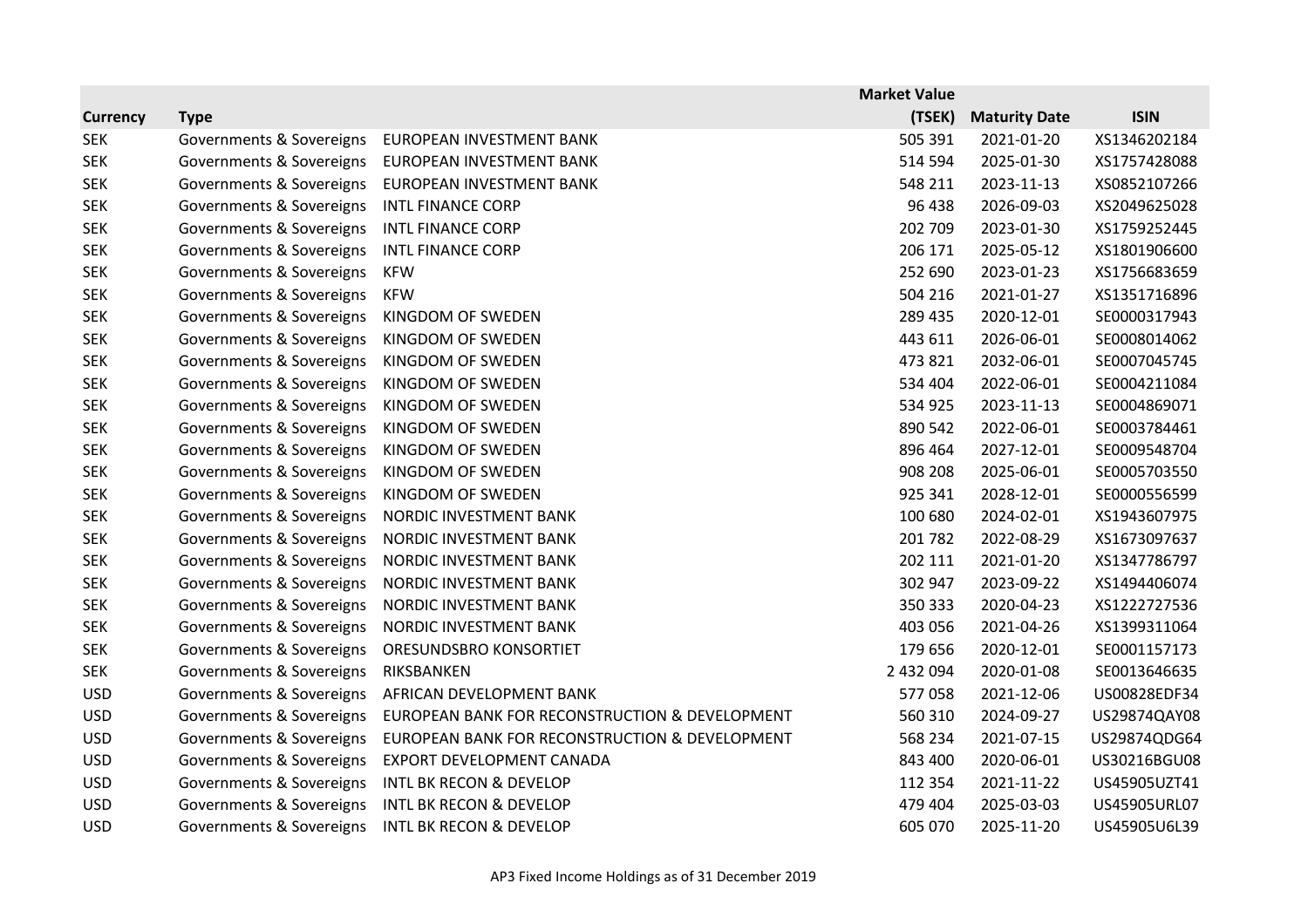|                 |                          |                          | <b>Market Value</b> |                      |              |
|-----------------|--------------------------|--------------------------|---------------------|----------------------|--------------|
| <b>Currency</b> | <b>Type</b>              |                          | (TSEK)              | <b>Maturity Date</b> | <b>ISIN</b>  |
| <b>USD</b>      | Governments & Sovereigns | <b>INTL FINANCE CORP</b> | 493 106             | 2023-10-04           | XS1890154294 |
| <b>USD</b>      | Governments & Sovereigns | <b>INTL FINANCE CORP</b> | 881 539             | 2022-10-24           | US45950VLH77 |
| <b>USD</b>      | Governments & Sovereigns | <b>KFW</b>               | 949 497             | 2022-09-29           | US500769HP20 |
| <b>USD</b>      | Governments & Sovereigns | <b>KFW</b>               | 1014 154            | 2020-11-30           | US500769GU24 |
| <b>USD</b>      | Governments & Sovereigns | NORDIC INVESTMENT BANK   | 436 570             | 2021-09-30           | US65562QAW50 |
| <b>USD</b>      | Governments & Sovereigns | UNITED STATES OF AMERICA | 111 719             | 2021-01-15           | US912828PP91 |
| <b>USD</b>      | Governments & Sovereigns | UNITED STATES OF AMERICA | 203 394             | 2029-01-15           | US9128285W63 |
| <b>USD</b>      | Governments & Sovereigns | UNITED STATES OF AMERICA | 385 748             | 2025-11-15           | US912828M565 |
| <b>USD</b>      | Governments & Sovereigns | UNITED STATES OF AMERICA | 390 333             | 2028-01-15           | US912810PV44 |
| <b>USD</b>      | Governments & Sovereigns | UNITED STATES OF AMERICA | 404 720             | 2028-05-15           | US9128284N73 |
| <b>USD</b>      | Governments & Sovereigns | UNITED STATES OF AMERICA | 473 165             | 2021-10-31           | US912828F965 |
| <b>USD</b>      | Governments & Sovereigns | UNITED STATES OF AMERICA | 473 815             | 2026-07-31           | US912828Y958 |
| <b>USD</b>      | Governments & Sovereigns | UNITED STATES OF AMERICA | 474 322             | 2021-03-31           | US912828C574 |
| <b>USD</b>      | Governments & Sovereigns | UNITED STATES OF AMERICA | 486 979             | 2027-05-15           | US912828X885 |
| <b>USD</b>      | Governments & Sovereigns | UNITED STATES OF AMERICA | 488 295             | 2029-05-15           | US9128286T26 |
| <b>USD</b>      | Governments & Sovereigns | UNITED STATES OF AMERICA | 494 682             | 2022-04-15           | US912828X398 |
| <b>USD</b>      | Governments & Sovereigns | UNITED STATES OF AMERICA | 496 644             | 2025-02-28           | US9128283Z13 |
| <b>USD</b>      | Governments & Sovereigns | UNITED STATES OF AMERICA | 499 627             | 2042-02-15           | US912810QV35 |
| <b>USD</b>      | Governments & Sovereigns | UNITED STATES OF AMERICA | 565 227             | 2020-07-15           | US9128282J89 |
| <b>USD</b>      | Governments & Sovereigns | UNITED STATES OF AMERICA | 575 067             | 2028-04-15           | US912810FD55 |
| <b>USD</b>      | Governments & Sovereigns | UNITED STATES OF AMERICA | 582 976             | 2024-04-15           | US9128286N55 |
| <b>USD</b>      | Governments & Sovereigns | UNITED STATES OF AMERICA | 583 096             | 2041-02-15           | US912810QP66 |
| <b>USD</b>      | Governments & Sovereigns | UNITED STATES OF AMERICA | 590 241             | 2029-04-15           | US912810FH69 |
| <b>USD</b>      | Governments & Sovereigns | UNITED STATES OF AMERICA | 612 152             | 2044-02-15           | US912810RF75 |
| <b>USD</b>      | Governments & Sovereigns | UNITED STATES OF AMERICA | 617035              | 2046-02-15           | US912810RR14 |
| <b>USD</b>      | Governments & Sovereigns | UNITED STATES OF AMERICA | 634 376             | 2024-01-15           | US912828B253 |
| <b>USD</b>      | Governments & Sovereigns | UNITED STATES OF AMERICA | 637 252             | 2043-02-15           | US912810RA88 |
| <b>USD</b>      | Governments & Sovereigns | UNITED STATES OF AMERICA | 638 271             | 2045-02-15           | US912810RL44 |
| <b>USD</b>      | Governments & Sovereigns | UNITED STATES OF AMERICA | 680 201             | 2026-01-15           | US912810FS25 |
| <b>USD</b>      | Governments & Sovereigns | UNITED STATES OF AMERICA | 719 208             | 2025-01-15           | US912810FR42 |
| <b>USD</b>      | Governments & Sovereigns | UNITED STATES OF AMERICA | 760 949             | 2021-04-15           | US912828Q608 |
| <b>USD</b>      | Governments & Sovereigns | UNITED STATES OF AMERICA | 761 198             | 2021-08-15           | US912828RC60 |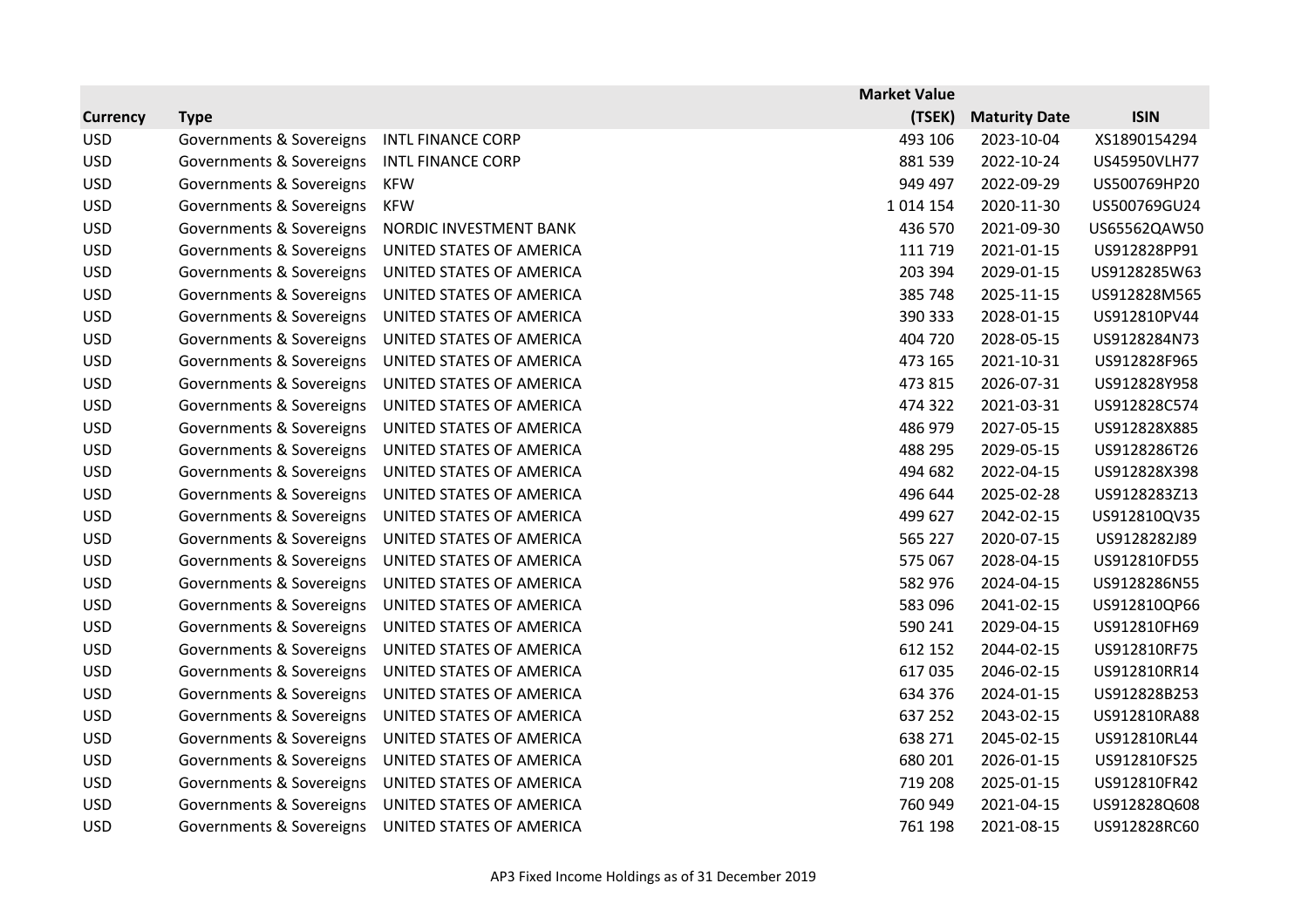|                 |                          |                          | <b>Market Value</b> |                      |              |
|-----------------|--------------------------|--------------------------|---------------------|----------------------|--------------|
| <b>Currency</b> | <b>Type</b>              |                          | (TSEK)              | <b>Maturity Date</b> | <b>ISIN</b>  |
| <b>USD</b>      | Governments & Sovereigns | UNITED STATES OF AMERICA | 764 797             | 2021-12-31           | US912828G872 |
| <b>USD</b>      | Governments & Sovereigns | UNITED STATES OF AMERICA | 816 937             | 2024-07-15           | US912828WU04 |
| <b>USD</b>      | Governments & Sovereigns | UNITED STATES OF AMERICA | 842 033             | 2022-07-15           | US912828TE09 |
| <b>USD</b>      | Governments & Sovereigns | UNITED STATES OF AMERICA | 867 141             | 2021-07-15           | US912828QV50 |
| <b>USD</b>      | Governments & Sovereigns | UNITED STATES OF AMERICA | 879 435             | 2040-02-15           | US912810QF84 |
| <b>USD</b>      | Governments & Sovereigns | UNITED STATES OF AMERICA | 924 565             | 2025-01-15           | US912828H458 |
| <b>USD</b>      | Governments & Sovereigns | UNITED STATES OF AMERICA | 928 491             | 2023-07-31           | US912828S927 |
| <b>USD</b>      | Governments & Sovereigns | UNITED STATES OF AMERICA | 928 640             | 2026-05-15           | US912828R366 |
| <b>USD</b>      | Governments & Sovereigns | UNITED STATES OF AMERICA | 930 446             | 2028-11-15           | US9128285M81 |
| <b>USD</b>      | Governments & Sovereigns | UNITED STATES OF AMERICA | 933 665             | 2026-02-15           | US912828P469 |
| <b>USD</b>      | Governments & Sovereigns | UNITED STATES OF AMERICA | 936 311             | 2023-03-31           | US912828Q293 |
| <b>USD</b>      | Governments & Sovereigns | UNITED STATES OF AMERICA | 938 930             | 2021-01-31           | US912828N894 |
| <b>USD</b>      | Governments & Sovereigns | UNITED STATES OF AMERICA | 940 471             | 2021-11-30           | US912828U659 |
| <b>USD</b>      | Governments & Sovereigns | UNITED STATES OF AMERICA | 940 716             | 2020-08-15           | US9128282Q23 |
| <b>USD</b>      | Governments & Sovereigns | UNITED STATES OF AMERICA | 941 239             | 2022-05-31           | US912828XR65 |
| <b>USD</b>      | Governments & Sovereigns | UNITED STATES OF AMERICA | 941 885             | 2023-05-15           | US912828VB32 |
| <b>USD</b>      | Governments & Sovereigns | UNITED STATES OF AMERICA | 942 949             | 2021-05-31           | US912828WN60 |
| <b>USD</b>      | Governments & Sovereigns | UNITED STATES OF AMERICA | 943 327             | 2020-09-30           | US912828VZ00 |
| <b>USD</b>      | Governments & Sovereigns | UNITED STATES OF AMERICA | 945 213             | 2022-04-30           | US912828X471 |
| <b>USD</b>      | Governments & Sovereigns | UNITED STATES OF AMERICA | 945 734             | 2020-08-31           | US912828VV95 |
| <b>USD</b>      | Governments & Sovereigns | UNITED STATES OF AMERICA | 947 743             | 2022-09-30           | US9128282W90 |
| <b>USD</b>      | Governments & Sovereigns | UNITED STATES OF AMERICA | 947825              | 2022-02-28           | US912828W556 |
| <b>USD</b>      | Governments & Sovereigns | UNITED STATES OF AMERICA | 948 983             | 2022-01-31           | US912828V723 |
| <b>USD</b>      | Governments & Sovereigns | UNITED STATES OF AMERICA | 949 434             | 2026-11-15           | US912828U246 |
| <b>USD</b>      | Governments & Sovereigns | UNITED STATES OF AMERICA | 949 621             | 2022-10-31           | US9128283C28 |
| <b>USD</b>      | Governments & Sovereigns | UNITED STATES OF AMERICA | 953 644             | 2022-07-31           | US912828XQ82 |
| <b>USD</b>      | Governments & Sovereigns | UNITED STATES OF AMERICA | 954 198             | 2023-02-15           | US912828UN88 |
| <b>USD</b>      | Governments & Sovereigns | UNITED STATES OF AMERICA | 956 062             | 2025-08-15           | US912828K742 |
| <b>USD</b>      | Governments & Sovereigns | UNITED STATES OF AMERICA | 958 550             | 2024-06-30           | US912828XX34 |
| <b>USD</b>      | Governments & Sovereigns | UNITED STATES OF AMERICA | 963 419             | 2024-11-15           | US912828G385 |
| <b>USD</b>      | Governments & Sovereigns | UNITED STATES OF AMERICA | 965 503             | 2027-11-15           | US9128283F58 |
| <b>USD</b>      | Governments & Sovereigns | UNITED STATES OF AMERICA | 969 492             | 2021-02-15           | US912828PX26 |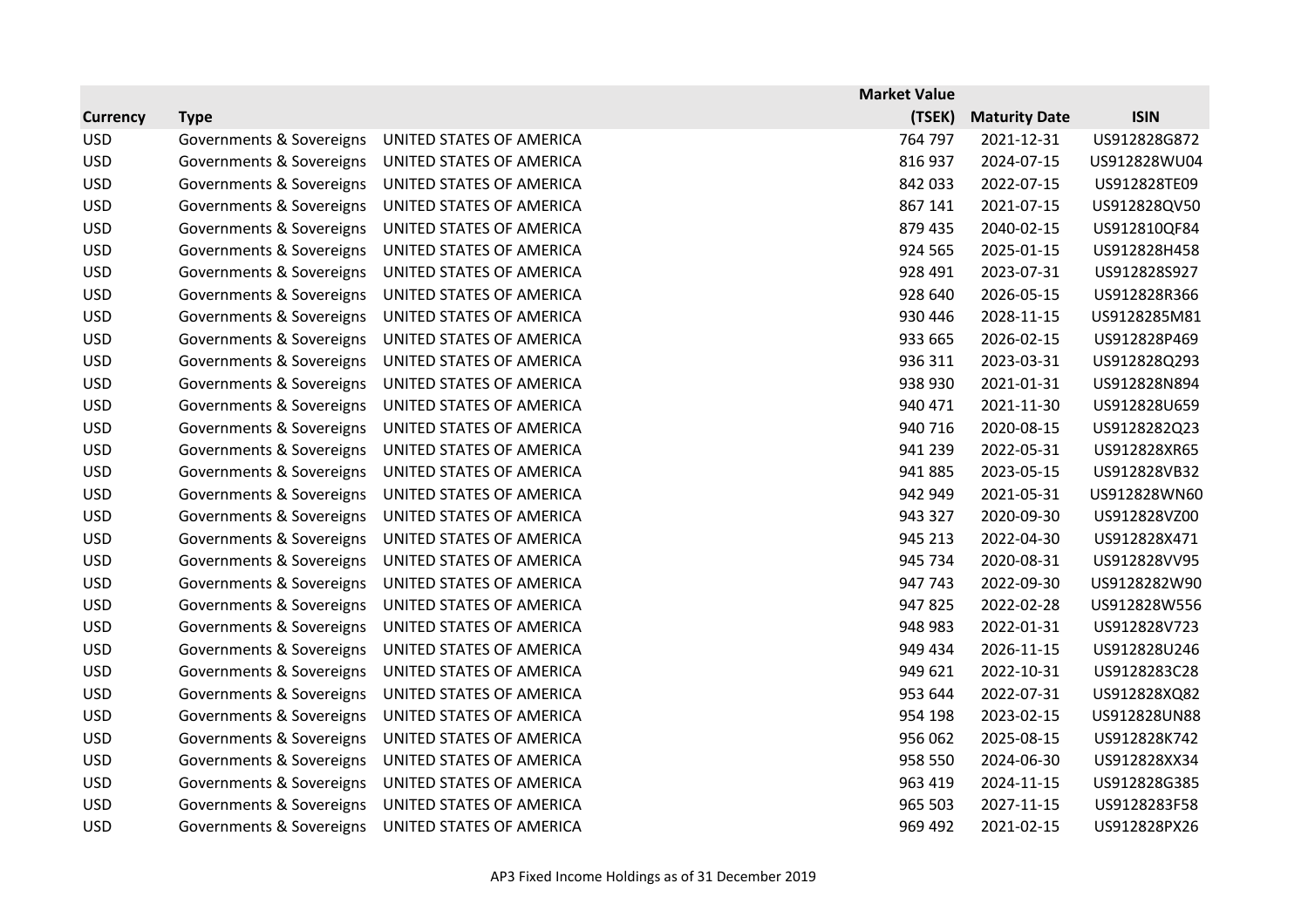|                 |                                    |                             | <b>Market Value</b> |                      |              |
|-----------------|------------------------------------|-----------------------------|---------------------|----------------------|--------------|
| <b>Currency</b> | <b>Type</b>                        |                             | (TSEK)              | <b>Maturity Date</b> | <b>ISIN</b>  |
| <b>USD</b>      | Governments & Sovereigns           | UNITED STATES OF AMERICA    | 970 409             | 2027-02-15           | US912828V988 |
| <b>USD</b>      | Governments & Sovereigns           | UNITED STATES OF AMERICA    | 970 848             | 2027-08-15           | US9128282R06 |
| <b>USD</b>      | Governments & Sovereigns           | UNITED STATES OF AMERICA    | 971 699             | 2024-05-15           | US912828WJ58 |
| <b>USD</b>      | Governments & Sovereigns           | UNITED STATES OF AMERICA    | 973 231             | 2024-08-15           | US912828D564 |
| <b>USD</b>      | Governments & Sovereigns           | UNITED STATES OF AMERICA    | 977 712             | 2023-11-15           | US912828WE61 |
| <b>USD</b>      | Governments & Sovereigns           | UNITED STATES OF AMERICA    | 986 231             | 2024-02-15           | US912828B667 |
| <b>USD</b>      | Governments & Sovereigns           | UNITED STATES OF AMERICA    | 1 004 125           | 2028-01-15           | US9128283R96 |
| <b>USD</b>      | Governments & Sovereigns           | UNITED STATES OF AMERICA    | 1 007 806           | 2028-02-15           | US9128283W81 |
| <b>USD</b>      | Governments & Sovereigns           | UNITED STATES OF AMERICA    | 1 008 747           | 2026-07-15           | US912828S505 |
| <b>USD</b>      | Governments & Sovereigns           | UNITED STATES OF AMERICA    | 1038295             | 2025-07-15           | US912828XL95 |
| <b>USD</b>      | Governments & Sovereigns           | UNITED STATES OF AMERICA    | 1 044 156           | 2023-01-15           | US912828UH11 |
| <b>USD</b>      | Governments & Sovereigns           | UNITED STATES OF AMERICA    | 1051258             | 2023-07-15           | US912828VM96 |
| <b>USD</b>      | Governments & Sovereigns           | UNITED STATES OF AMERICA    | 1 064 400           | 2022-01-15           | US912828SA95 |
| <b>USD</b>      | Governments & Sovereigns           | UNITED STATES OF AMERICA    | 1 092 201           | 2029-01-15           | US912810PZ57 |
| <b>USD</b>      | Governments & Sovereigns           | UNITED STATES OF AMERICA    | 1 1 1 3 5 9 1       | 2027-01-15           | US912810PS15 |
| <b>USD</b>      | Governments & Sovereigns           | UNITED STATES OF AMERICA    | 1 1 1 4 2 5 9       | 2028-07-15           | US912828Y388 |
| <b>USD</b>      | Governments & Sovereigns           | UNITED STATES OF AMERICA    | 1 149 642           | 2025-05-15           | US912828XB14 |
| <b>USD</b>      | Governments & Sovereigns           | UNITED STATES OF AMERICA    | 1 174 635           | 2020-10-31           | US912828WC06 |
| <b>USD</b>      | Governments & Sovereigns           | UNITED STATES OF AMERICA    | 1 2 3 0 2 1 9       | 2021-02-28           | US912828B907 |
| <b>USD</b>      | Governments & Sovereigns           | UNITED STATES OF AMERICA    | 1811739             | 2021-06-30           | US912828WR74 |
| <b>USD</b>      | <b>Insurance-Linked Securities</b> | Insurance-Linked Securities | 5 193 219           |                      |              |
| <b>EUR</b>      | Mortgages & Agencies               | <b>TROPHI AB</b>            | 472 392             | 2025-12-31           |              |
| <b>SEK</b>      | Mortgages & Agencies               | HEMSÖ INTRESSENTER          | 595 061             | 2023-12-31           |              |
| <b>SEK</b>      | Mortgages & Agencies               | HEMSÖ INTRESSENTER          | 915 751             | 2030-03-30           |              |
| <b>SEK</b>      | Mortgages & Agencies               | STADSHYPOTEK AB             | 109 933             | 2028-09-01           | SE0011062892 |
| <b>SEK</b>      | Mortgages & Agencies               | STADSHYPOTEK AB             | 312 616             | 2020-06-17           | SE0003174820 |
| <b>SEK</b>      | Mortgages & Agencies               | STADSHYPOTEK AB             | 316 729             | 2024-03-01           | SE0011063015 |
| <b>SEK</b>      | Mortgages & Agencies               | STADSHYPOTEK AB             | 418 880             | 2024-12-03           | SE0011643386 |
| <b>SEK</b>      | Mortgages & Agencies               | STADSHYPOTEK AB             | 638 916             | 2023-06-01           | SE0010441303 |
| <b>SEK</b>      | Mortgages & Agencies               | STADSHYPOTEK AB             | 788 564             | 2022-09-21           | SE0003174838 |
| <b>SEK</b>      | Mortgages & Agencies               | STADSHYPOTEK AB             | 1025630             | 2021-12-15           | SE0008992515 |
| <b>SEK</b>      | Mortgages & Agencies               | <b>STADSHYPOTEK AB</b>      | 1 2 8 4 9 5 8       | 2021-03-17           | SE0007577366 |